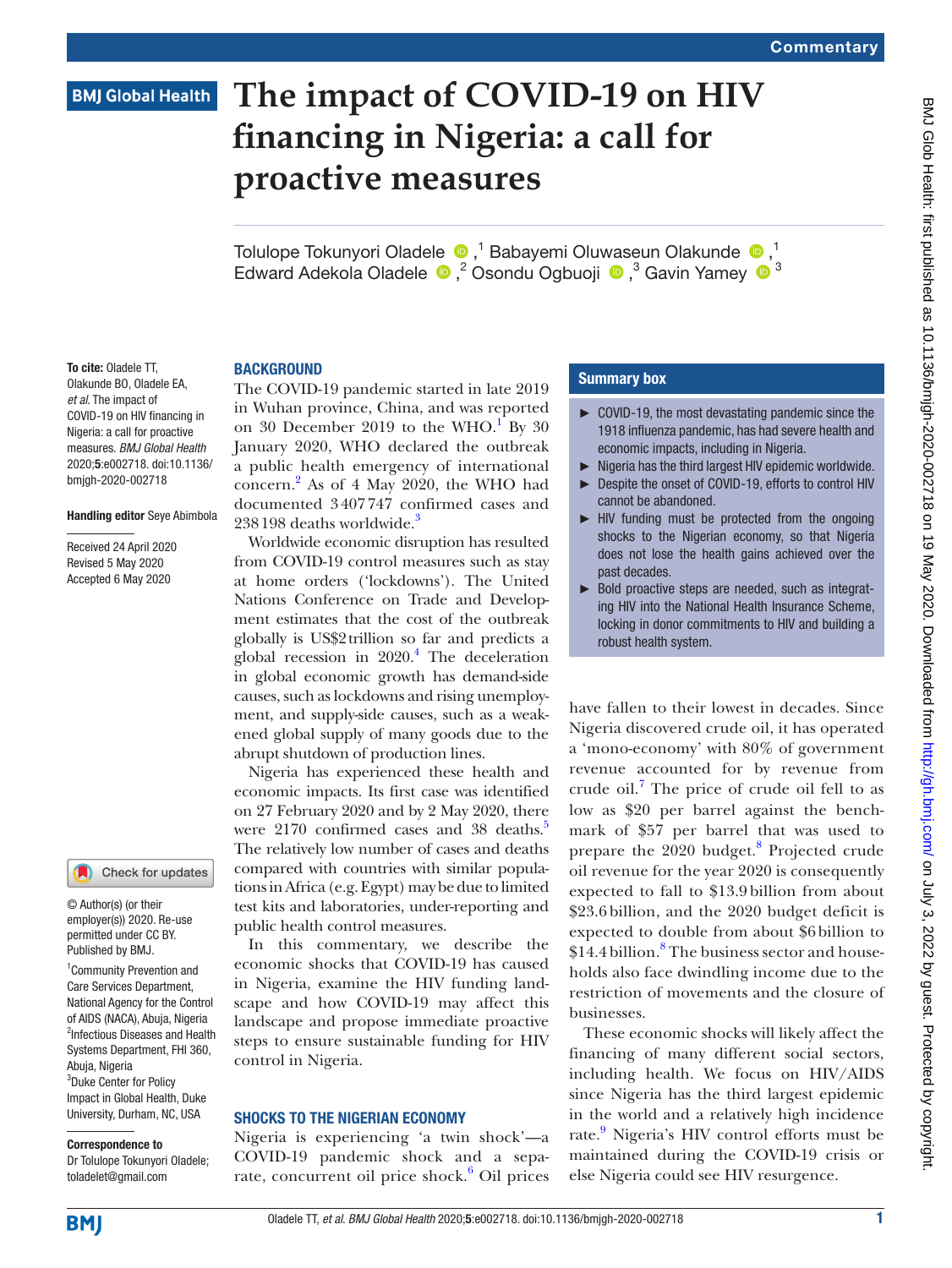

Figure 1 Reported HIV expenditures from all funding sources, Nigeria, 2006–2018 (adapted from UNAIDS HIV Financial Dashboard - [http://hivfinancial.unaids.org/hivfinancialdashboards.html#](http://hivfinancial.unaids.org/hivfinancialdashboards.html)).

#### Nigeria's HIV funding landscape

Since 2006, about US\$4billion has been spent on HIV control efforts in Nigeria. About 80% of these funds have been from donors—mainly the US President's Emergency Plan for AIDS Relief (PEPFAR) and the Global Fund to Fight AIDS, Tuberculosis and Malaria (the Global Fund) [\(figure](#page-1-0) 1). Firms and households contributed about 0.1%–2% of total funds, with the rest of the funds provided by the Nigerian government. Donor funds have plateaued since  $2012$ .<sup>[10 11](#page-3-9)</sup> Nigeria's recent economic growth means it will shortly lose eligibility for concessional financing.

Donor funds have largely been used for vertical programmes, rather than helping to address weaknesses in Nigeria's health system, such as shortages of human resources, fragmentation of services and decaying infrastructure.<sup>12 13</sup> The management and coordination of diseases such as HIV, tuberculosis (TB) and malaria lie outside the mainstream health system.

Nigeria's government has been slowly working towards a more sustainable financing approach for HIV control that depends less on official development assistance  $(ODA).$ <sup>[14](#page-3-11)</sup> Two examples of steps taken by the government are (1) including HIV in the benefit package of social health insurance schemes, and (2) working with firms to establish a National HIV Trust Fund to increase private sector contributions to total HIV contributions.<sup>15</sup>

# The potential impact of COVID-19 on HIV funding

With the global and national economic effects of COVID-19, donor funding, domestic public financing and private out-of-pocket spending for HIV could all be under threat.

<span id="page-1-0"></span>In the short term, donors have responded to COVID-19 by mobilising additional funding to respond to the pandemic, such as financing COVID-19 vaccine development efforts. However, in face of post-COVID-19 austerity, ODA could be one of the first spending items that get cut—for example, the 2008 global financial crisis triggered a decline in flows of ODA to low and middleincome countries.<sup>10</sup>

We are also seeing existing ODA flows to HIV being redirected to COVID-19. On 4 April 2020, the Global Fund released a guidance note allowing recipient countries to use HIV, TB and malaria grants to fight COVID-19 through reprogramming up to 5% of savings under existing grants and spending underused funds.<sup>16</sup> In Zimbabwe, PEPFAR has instructed that \$150000 be used to buy personal protective equipment in facilities.<sup>17</sup> We recognise that some of these investments (eg, contact tracing at community level) may benefit the TB/HIV response.

Donors expect that domestic public funds will be mobilised to bridge any gap in donor funding. However, with the shocks to the Nigerian economy, the government will struggle to meet its commitments to fund the budgetary allocation to HIV. If COVID-19 transmission becomes widespread throughout the country, government funds are likely to be diverted to COVID-19.

Private domestic funding for HIV will probably also fall due to declining income and loss of jobs. Half a billion people may be pushed into poverty due to COVID-19,<sup>[18](#page-3-15)</sup> further exacerbating the already high levels of poverty in Nigeria. Affected households may be unable to afford the cost associated with seeking HIV care in health facilities. In a shrunken economy, firms are likely to seek ways to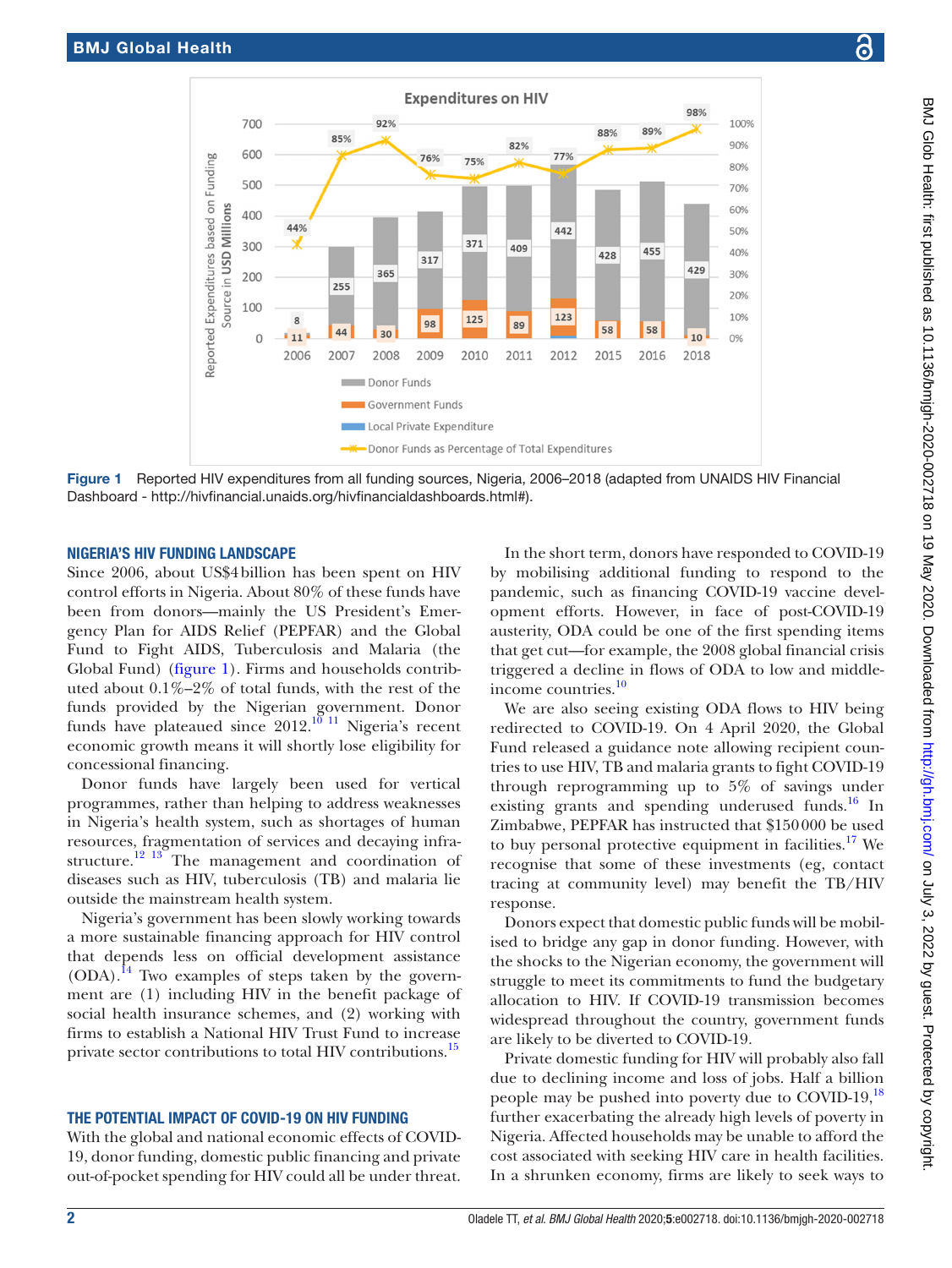minimise expenditure while maximising profit, which could reduce their interest in supporting the National HIV Trust Fund.

# The potential effects of reduced funding on the HIV **RESPONSE**

A fall in funding for Nigeria's HIV response would have short and long-term consequences.

# Short-term impacts

#### Limited access to drugs

Due to the global slowdown in drug production lines and the restriction of flights affecting logistics services, there may be a shortage of antiretroviral medicines (ARV). With the reduction in revenue and the weakened national currency (the naira), the government may not be able to raise sufficient funds to purchase ARVs. Movement restrictions in-country may result in challenges in delivering medicines and commodities to facilities.

# Loss to follow-up

At the level of the client, limited or reduced income due to the COVID-19 shock could lead to loss to follow-up. In Nigeria, though ARVs are free to the client, clients still incur costs such as registration, laboratory and transportation, among others. Clients may default to avoid these costs.

# Long-term impacts

# Drug resistance

With stock-outs and loss to follow-up, adherence is compromised and resistance to ARVs may develop.

# Increased HIV incidence

Achieving viral suppression in infected people helps reduce HIV transmission.<sup>19</sup> With poor adherence, the risk of transmission rises, leading to increased new infections. The gradual rise in new HIV infections noted since 2016 may therefore worsen.

# Weakening of the health system

Dedicated HIV funding has contributed partly to strengthening the Nigerian health system, for example, funding for prevention of vertical transmission of HIV/ AIDS has been used to strengthen obstetric services. A decline or withdrawal of these funds would result in a weakening of the health system.<sup>[20](#page-3-17)</sup>

# **RECOMMENDATIONS**

Given the risks of HIV resurgence because of the COVID-19 crisis, Nigeria must take bold proactive steps to ensure sustainability of the HIV response. We make six key recommendations.

First, HIV should be quickly integrated into Nigeria's social health insurance scheme at both state and national levels such that a pool of funds is created. This would allow for domestic resource mobilisation without further pushing people into poverty.

Second, a national COVID response plan should be developed, leveraging the existing health system where possible, filling identified gaps and providing buffer measures to accommodate the shocks to essential health services that may be imposed by COVID-19. These steps would reduce costs and ensure sustainability. Advocacy should be conducted to donors to secure their buy-in for such plans.

Third, ongoing sustainability efforts such as the HIV Trust Fund should not be abandoned. Advocacy efforts should be intensified to encourage the private sector to continue its support despite the prevailing circumstances.

Fourth, advocacy to political leaders should also be intensified to ensure that HIV remains on the national agenda. Given the risk that external assistance for HIV will fall, public financing of HIV control efforts will become more important than ever.

Fifth, Nigeria should double down in its commitment to building a robust health system with an expanded health workforce. A robust health system will help harness the benefits of economies of scale, which are required to effectively respond to ongoing and emerging epidemics.

Finally, the Nigerian government should ask donors to 'lock in' their commitments to HIV funding. We agree that donors should 'protect existing official development assistance commitments, targeting support to health systems and vulnerable people in developing countries'.<sup>[21](#page-3-18)</sup> Twitter Tolulope Tokunyori Oladele [@docteetee,](https://twitter.com/docteetee) Edward Adekola Oladele [@KolaOLADELE](https://twitter.com/KolaOLADELE) and Gavin Yamey [@gyamey](https://twitter.com/gyamey)

Acknowledgements The authors acknowledge Mr Alex Ogundipe, Dr Ndukwe and Dr Yewande Ogunsanya of the National Agency for the Control of AIDS, Nigeria, for their useful comments in the design of the study.

Contributors TTO, OOB and EAO conceptualised and developed the first draft of the paper. OO and GY read and made substantial inputs into the paper. All authors approved the final manuscript.

Funding GY and OO are supported by funding from the Bill & Melinda Gates Foundation.

Disclaimer The views expressed are solely of the authors and do not necessarily reflect the views of the National Agency for the Control of AIDS or FHI 360.

Competing interests GY and OO are principal investigators of a study funded by the Bill & Melinda Gates Foundation on the transition of middle-income countries from development assistance for health; in this work they partner with research institutions in Nigeria.

Patient consent for publication Not required.

Provenance and peer review Not commissioned; externally peer reviewed.

Data availability statement All data relevant to the study are included in the article

Open access This is an open access article distributed in accordance with the Creative Commons Attribution 4.0 Unported (CC BY 4.0) license, which permits others to copy, redistribute, remix, transform and build upon this work for any purpose, provided the original work is properly cited, a link to the licence is given, and indication of whether changes were made. See: [https://creativecommons.org/](https://creativecommons.org/licenses/by/4.0/) [licenses/by/4.0/](https://creativecommons.org/licenses/by/4.0/).

#### ORCID iDs

Tolulope Tokunyori Oladele<http://orcid.org/0000-0002-8149-3585> Babayemi Oluwaseun Olakunde<http://orcid.org/0000-0002-0864-6901> Edward Adekola Oladele<http://orcid.org/0000-0003-4999-1397> Osondu Ogbuoji<http://orcid.org/0000-0003-2472-6861> Gavin Yamey<http://orcid.org/0000-0002-8390-7382>